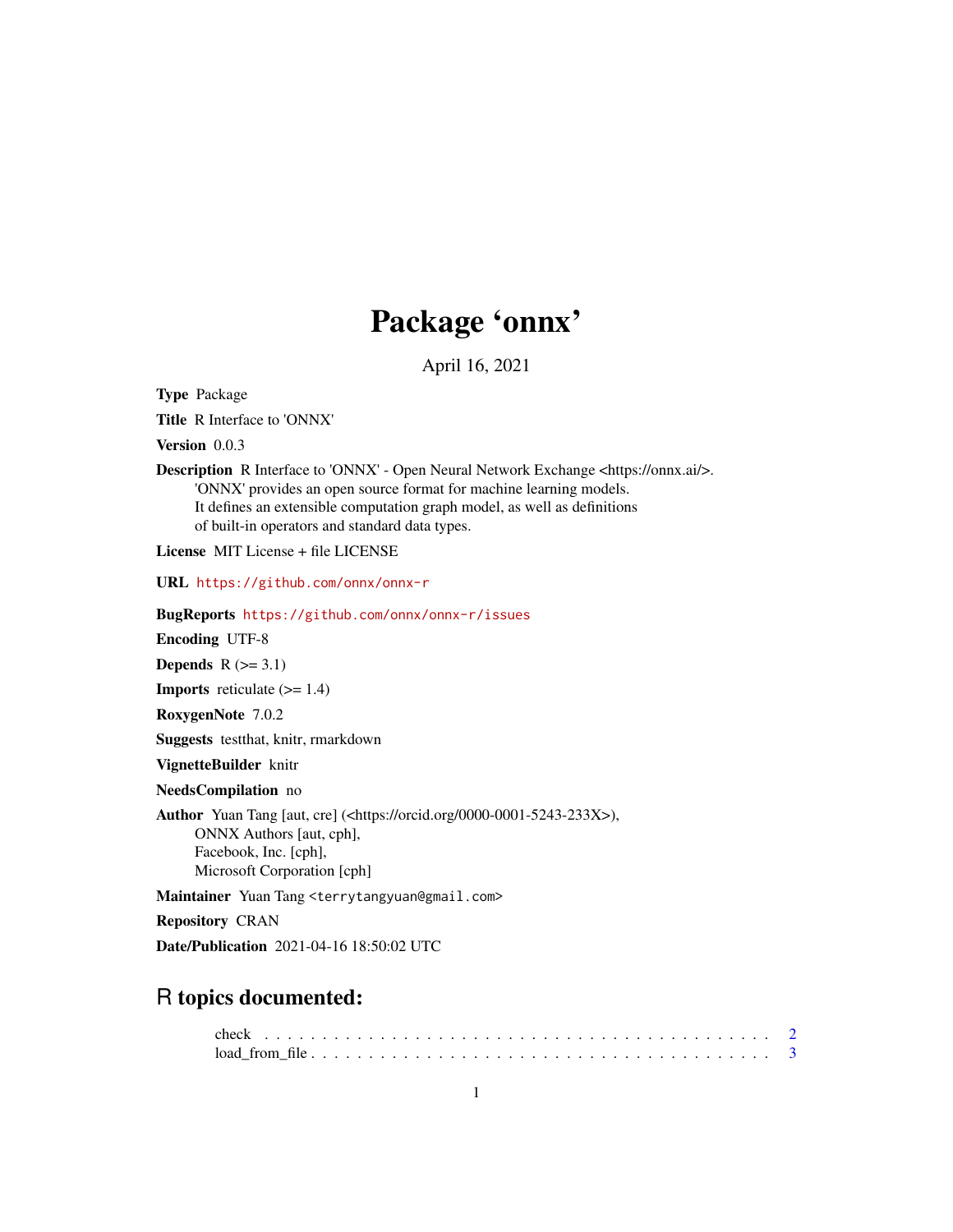#### <span id="page-1-0"></span>2 check and the check of the check of the check of the check of the check of the check of the check

| Index |  |
|-------|--|

check *Check Whether The Proto is Valid*

#### Description

This method checks whether a protobuf in a particular type is valid.

#### Usage

```
check(proto, ir_version)
## S3 method for class 'onnx_pb2.ModelProto'
check(proto, ir_version = 3L)
## S3 method for class 'onnx_pb2.GraphProto'
check(proto, ir_version = 3L)
## S3 method for class 'onnx_pb2.TensorProto'
check(proto, ir_version = 3L)
## S3 method for class 'onnx_pb2.AttributeProto'
check(proto, ir_version = 3L)
## S3 method for class 'onnx_pb2.NodeProto'
check(proto, ir_version = 3L)
```
#### Arguments

| proto      | The proto                |
|------------|--------------------------|
| ir_version | The version of the proto |

#### Examples

## Not run:

library(onnx)

```
# Define a node protobuf and check whether it's valid
node_def <- make_node("Relu", list("X"), list("Y"))
check(node_def)
```
## End(Not run)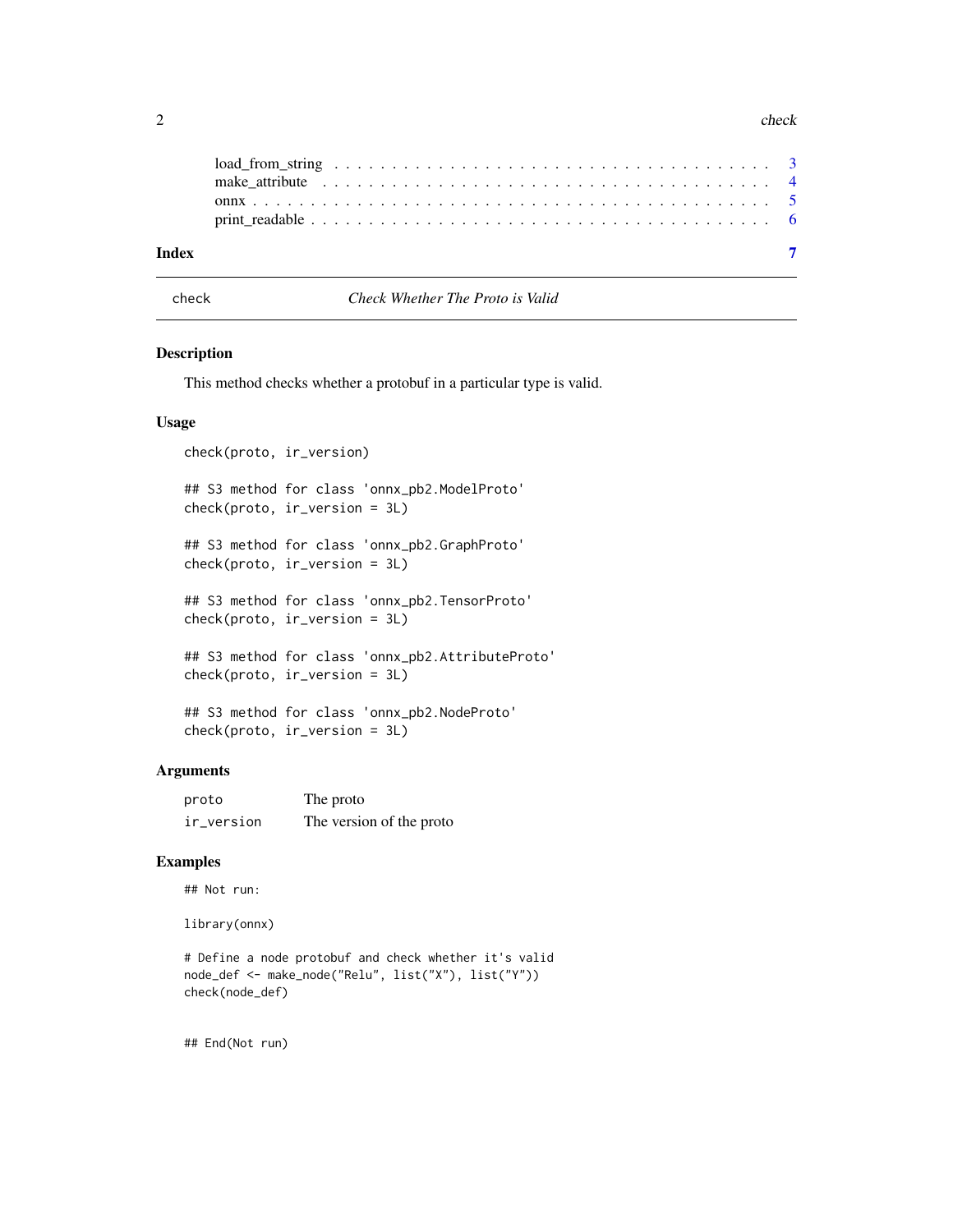<span id="page-2-0"></span>load\_from\_file *Loads a binary protobuf that stores onnx model*

#### Description

Loads a binary protobuf that stores onnx model

#### Usage

```
load_from_file(obj)
```
#### Arguments

obj a file-like object (has "read" function) or a string containing a file name

#### Value

ONNX ModelProto object

load\_from\_string *Loads a binary string that stores onnx model*

#### Description

Loads a binary string that stores onnx model

#### Usage

load\_from\_string(s)

#### Arguments

s string object containing protobuf

#### Value

ONNX ModelProto object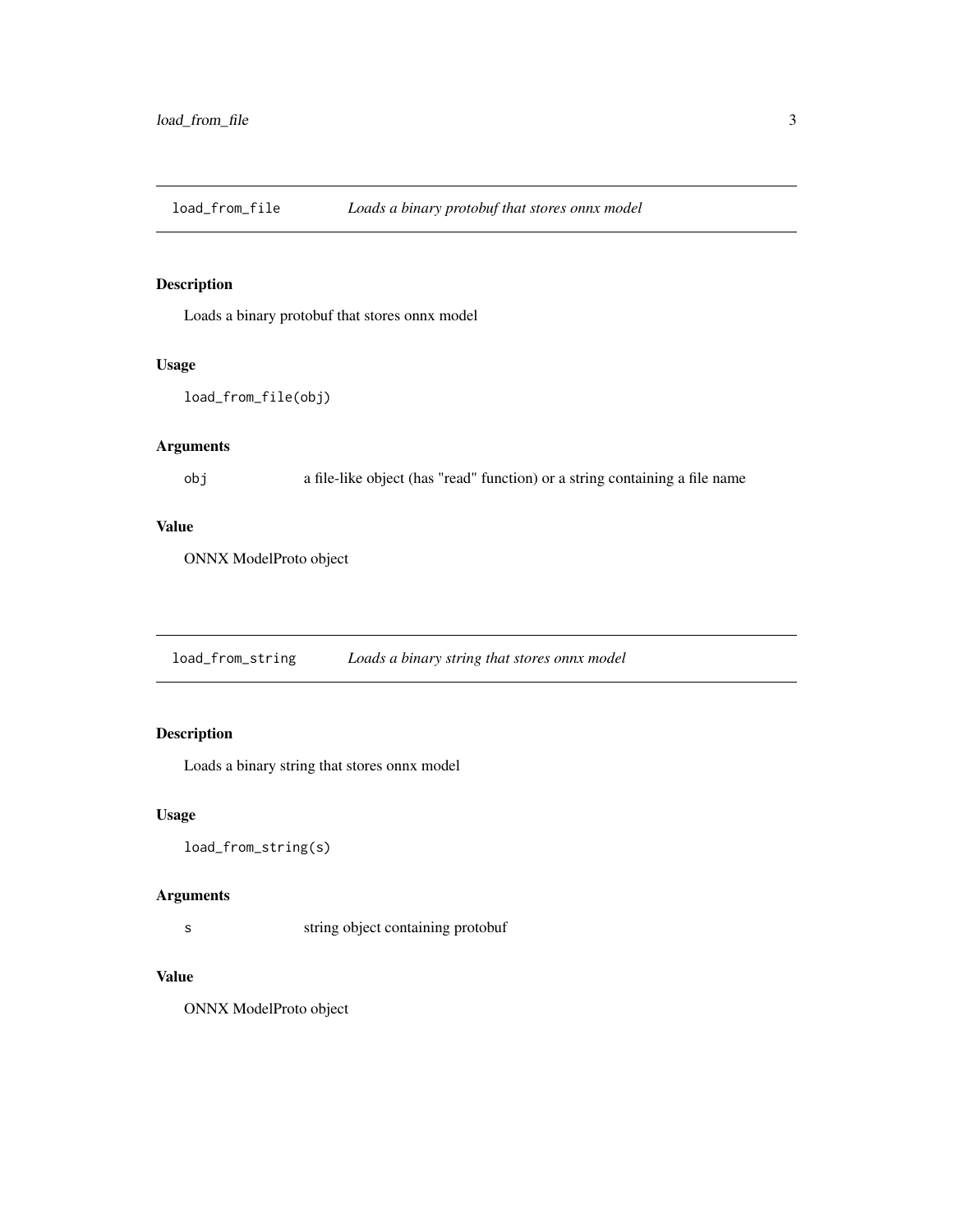#### <span id="page-3-0"></span>Description

This includes AttributeProto, GraphProto, NodeProto, TensorProto, TensorValueInfoProto, etc.

#### Usage

```
make_attribute(key, value, doc_string = NULL)
```
make\_graph(nodes, name, inputs, outputs, initializer = NULL, doc\_string = NULL)

```
make_node(op_type, inputs, outputs, name = NULL, doc_string = NULL)
```
make\_tensor(name, data\_type, dims, vals, raw = FALSE)

make\_tensor\_value\_info(name, elem\_type, shape, doc\_string = "")

#### Arguments

| The key                                                                                                                                                                                                                                      |
|----------------------------------------------------------------------------------------------------------------------------------------------------------------------------------------------------------------------------------------------|
| The value                                                                                                                                                                                                                                    |
| The doc_string                                                                                                                                                                                                                               |
| The nodes                                                                                                                                                                                                                                    |
| The name                                                                                                                                                                                                                                     |
| The inputs                                                                                                                                                                                                                                   |
| The outputs                                                                                                                                                                                                                                  |
| The initializer                                                                                                                                                                                                                              |
| The op type                                                                                                                                                                                                                                  |
| The data type                                                                                                                                                                                                                                |
| The dimensions                                                                                                                                                                                                                               |
| The values                                                                                                                                                                                                                                   |
| If this is FALSE", this function will choose the corresponding proto field to store the val-<br>ues based on data_type. If raw is TRUE', use "raw_data" proto field to store the<br>values, and values should be of type bytes in this case. |
| The element type, e.g. onnx\$TensorProto\$FLOAT                                                                                                                                                                                              |
| The shape                                                                                                                                                                                                                                    |
|                                                                                                                                                                                                                                              |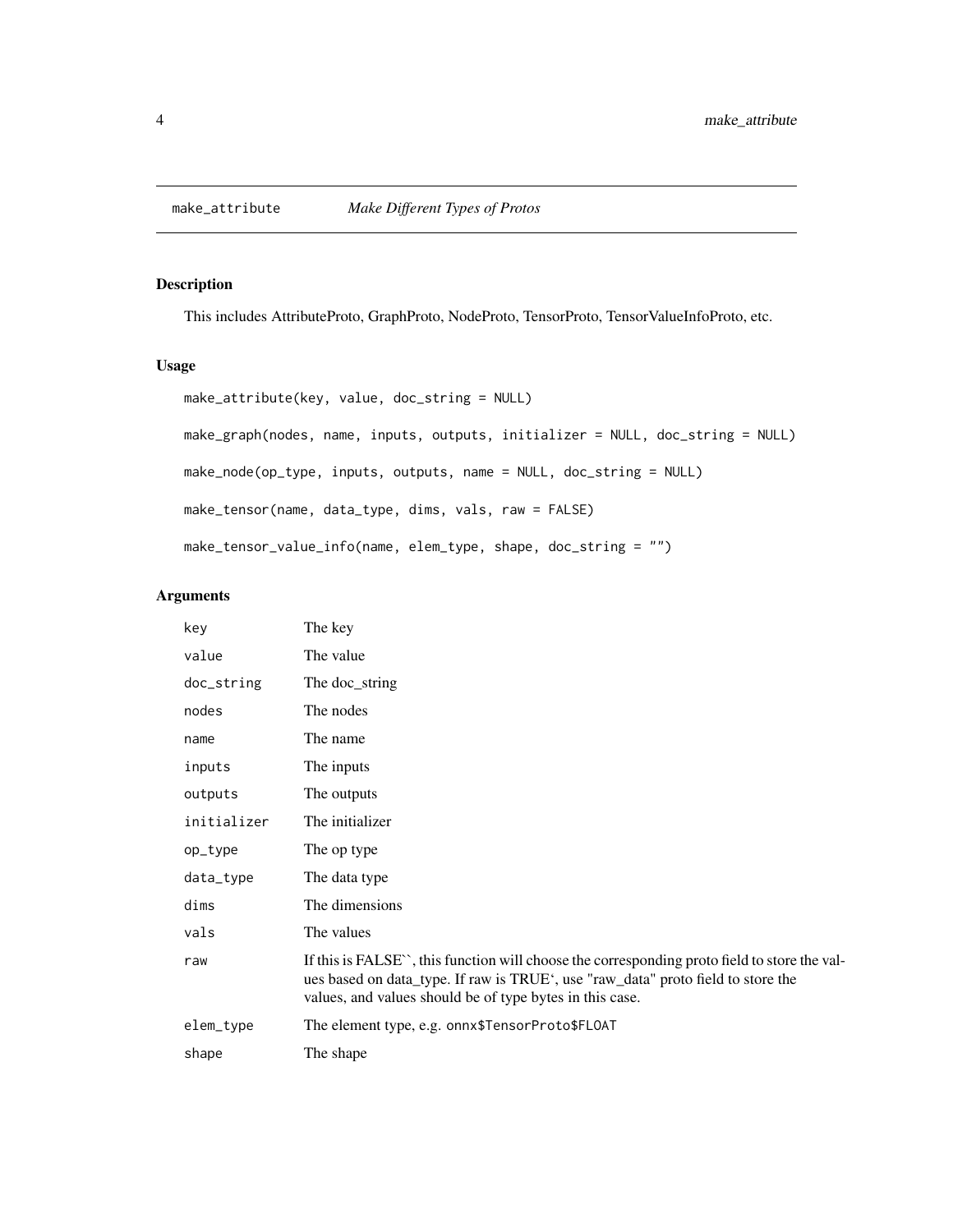#### <span id="page-4-0"></span> $\sum_{i=1}^{n}$

#### Examples

```
## Not run:
library(onnx)
# Define a node protobuf and check whether it's valid
node_def <- make_node("Relu", list("X"), list("Y"))
check(node_def)
# Define an attribute protobuf and check whether it's valid
attr_def <- make_attribute("this_is_an_int", 123L)
check(attr_def)
# Define a graph protobuf and check whether it's valid
graph_def <- make_graph(
   nodes = list(
      make_node("FC", list("X", "W1", "B1"), list("H1")),
     make_node("Relu", list("H1"), list("R1")),
     make_node("FC", list("R1", "W2", "B2"), list("Y"))
   ),
   name = "MLP",inputs = list(
     make_tensor_value_info('X' , onnx$TensorProto$FLOAT, list(1L)),
     make_tensor_value_info('W1', onnx$TensorProto$FLOAT, list(1L)),
     make_tensor_value_info('B1', onnx$TensorProto$FLOAT, list(1L)),
     make_tensor_value_info('W2', onnx$TensorProto$FLOAT, list(1L)),
     make_tensor_value_info('B2', onnx$TensorProto$FLOAT, list(1L))
    ),
    outputs = list(
      make_tensor_value_info('Y', onnx$TensorProto$FLOAT, list(1L))
    )
)
check(graph_def)
```
## End(Not run)

onnx *R Interface to ONNX*

#### Description

R Interface to ONNX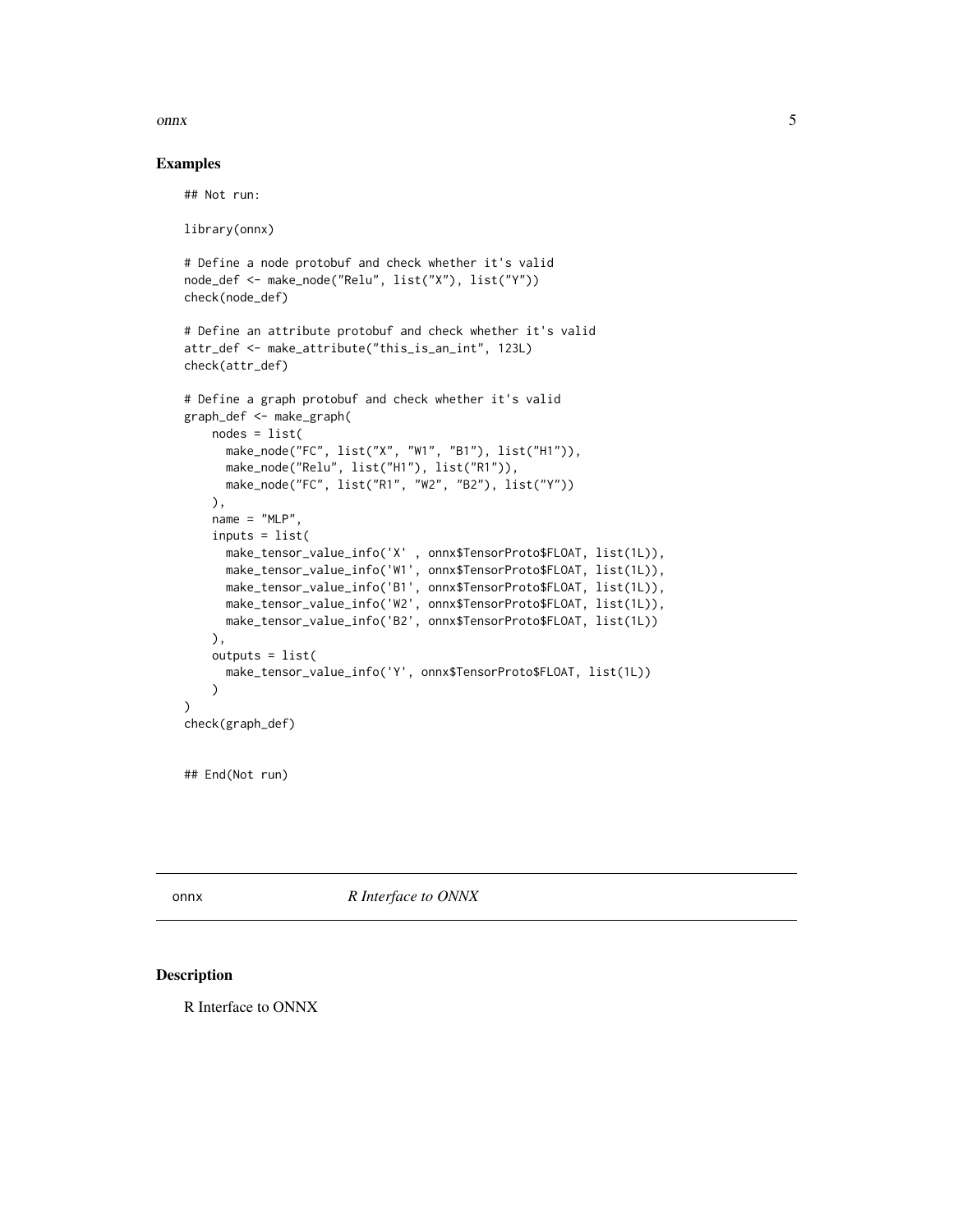<span id="page-5-0"></span>

#### Description

Print the Human-readable Representation of the Proto Object

#### Usage

```
print_readable(x)
```
#### Arguments

x The proto object

#### Examples

```
## Not run:
```
library(onnx)

```
graph_def <- make_graph(
   nodes = list(
     make_node("FC", list("X", "W1", "B1"), list("H1")),
     make_node("Relu", list("H1"), list("R1")),
     make_node("FC", list("R1", "W2", "B2"), list("Y"))
   ),
   name = "MLP",inputs = list(
     make_tensor_value_info('X' , onnx$TensorProto$FLOAT, list(1L)),
     make_tensor_value_info('W1', onnx$TensorProto$FLOAT, list(1L)),
      make_tensor_value_info('B1', onnx$TensorProto$FLOAT, list(1L)),
      make_tensor_value_info('W2', onnx$TensorProto$FLOAT, list(1L)),
      make_tensor_value_info('B2', onnx$TensorProto$FLOAT, list(1L))
   ),
   outputs = list(
     make_tensor_value_info('Y', onnx$TensorProto$FLOAT, list(1L))
    )
)
print_readable(graph_def)
```
## End(Not run)